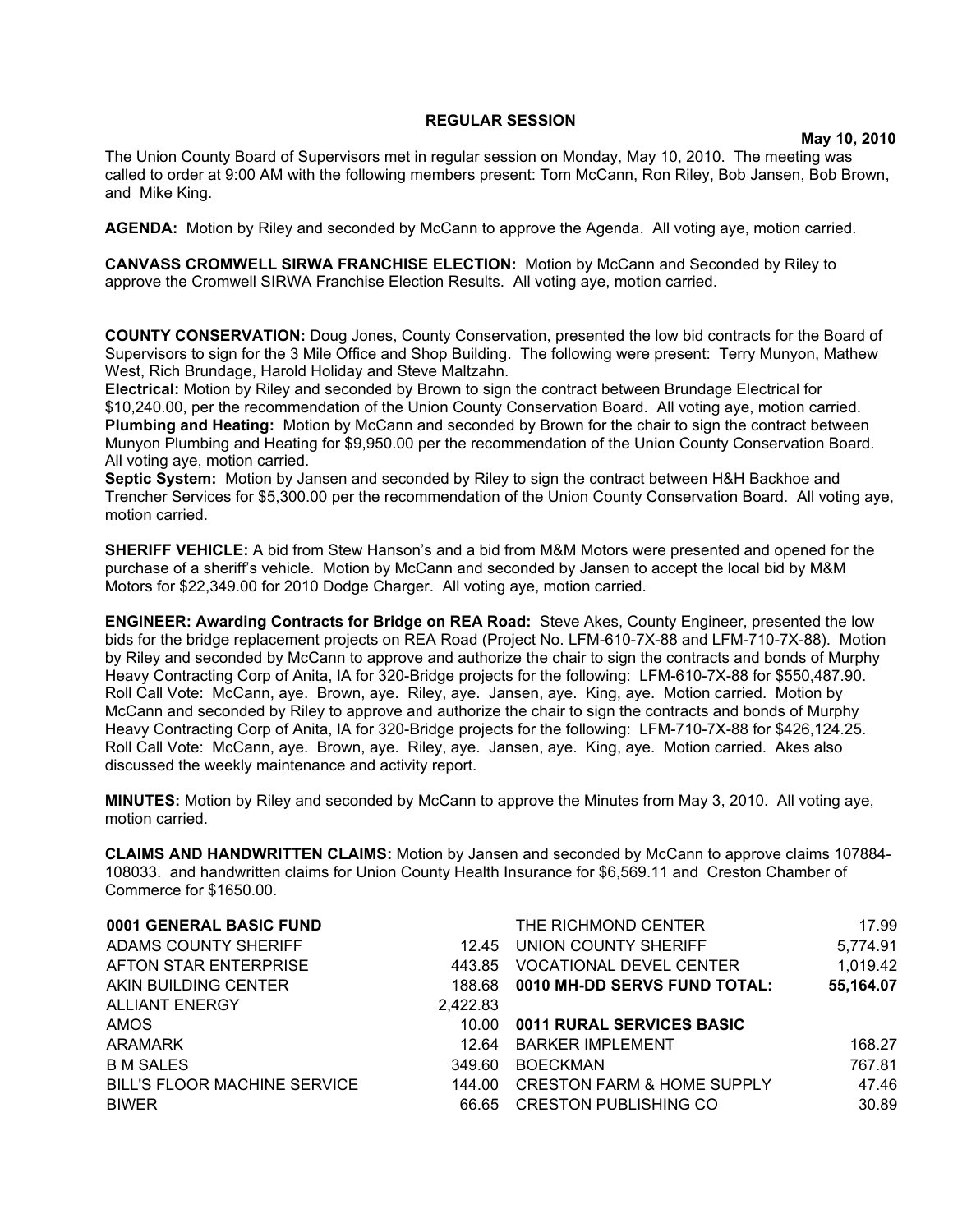| <b>BRADLEY &amp; RILEY PC</b>             |          | 29,607.04 HEARTLAND TIRE & AUTO        | 57.22      |
|-------------------------------------------|----------|----------------------------------------|------------|
| <b>CARD SERVICES</b>                      | 2,295.75 | <b>IDE INTAKE &amp; WELDING</b>        | 44.60      |
| CENTEC CAST METAL PRODUCTS                | 106.48   | <b>IDNR</b>                            | 300.00     |
| <b>CRESTON FARM &amp; HOME SUPPLY INC</b> | 243.01   | OFFICE MACHINES COMPANY INC            | 75.76      |
| <b>CRESTON MUNICIPAL UTILITIES</b>        | 268.12   | 0011 RURAL SERVICES BASIC TTL:         | 1,492.01   |
| <b>CRESTON PLAZA APARTMENTS</b>           | 350.00   |                                        |            |
| <b>CRESTON PUBLISHING CO</b>              | 636.31   | 0020 SECONDARY ROAD FUND               |            |
| <b>CRESTON TIRE</b>                       |          | 778.98 ADVANCED AG LLC                 | 192.50     |
| <b>CRESTON UNITED CHURCH OF CHRIS</b>     |          | 82.00 AFTON STAR ENTERPRISE            | 81.70      |
| <b>CULLIGAN</b>                           | 27.50    | <b>AGRILAND FS INC</b>                 | 18,256.81  |
| <b>DHS CASHIERS OFFICE</b>                |          | 1,042.16 AKIN BUILDING CENTER          | 438.65     |
| DREAMS REALIZED LTD                       |          | 450.00 ALLIANT ENERGY                  | 721.01     |
| ECHO GROUP INC                            |          | 515.00 AMERICAN CONCRETE               | 1,223.75   |
| <b>FAREWAY STORES</b>                     |          | 324.85 ARAMARK                         | 279.92     |
| FARMERS COOPERATIVE COMPANY               |          | 124.76 CALHOUN-BURNS & ASSOC INC       | 1,407.05   |
| <b>FARMERS ELECTRIC COOP</b>              |          | 1,801.16 CRESTON MUNICIPAL UTILITIES   | 48.85      |
| <b>GE CONSUMER FINANCE</b>                | 148.84   | <b>CRESTON PUBLISHING CO</b>           | 74.56      |
| <b>GREATER REGIONAL MEDICAL CENTE</b>     | 800.00   | <b>CROSS-DILLON TIRE INC</b>           | 162.66     |
| <b>GREEN VALLEY PEST CONTROL</b>          | 39.00    | <b>FASTENAL COMPANY</b>                | 107.25     |
| <b>IACCB</b>                              | 600.00   | <b>FRANKS SERVICE</b>                  | 1,352.00   |
| ILLOWA COMMUNICATIONS                     |          | 9,130.00 HEIMKE                        | 1,264.33   |
| <b>IOWA TELECOM</b>                       |          | 1,201.51 HOTSY CLEANING SYSTEMS INC    | 748.00     |
| <b>JUNGST</b>                             |          | 99.06 INNOVATIVE INDUSTRIES            | 507.00     |
| KELLY TIRE & EXHAUST INC                  | 170.70   | <b>JOHNSON</b>                         | 3,618.90   |
| <b>KELLY</b>                              | 280.00   | <b>MCCRACKEN</b>                       | 161.50     |
| <b>KENYON &amp; NIELSEN</b>               | 90.00    | MIDWEST WHEEL COMPANIES                | 488.11     |
| LES NELSON INVESTMENTS                    | 13.06    | <b>NAPA</b>                            | 3,450.99   |
| <b>MADISON COUNTY SHERIFF</b>             | 16.50    | OFFICE MACHINES COMPANY INC            | 168.73     |
| <b>MASTER CARD/ISSB</b>                   | 72.41    | O'HALLORAN INTERNATIONAL INC           | 127.21     |
| MASTERCARD/ISSB (IA ST SAV BAN            |          | 163.69 PETZNICKS                       | 823.00     |
| MATT PARROTT AND SONS                     |          | 265.00 RICE CONSTRUCTION               | 1,260.00   |
| MCDONNELL APPLIANCE                       | 75.00    | SCHILDBERG CONSTRUCTION INC            | 62,499.53  |
| <b>MEDICAP PHARMACY</b>                   |          | 797.00 SCHULTZ                         | 7.40       |
| MEYER LABORATORY INC                      | 158.00   | <b>SMITH</b>                           | 7.40       |
| <b>MOFFITT</b>                            | 80.00    | TRUE VALUE HARDWARE & RENTAL           | 6.99       |
| <b>O'DANIELS</b>                          | 80.00    | ZIEGLER INC                            | 1,474.60   |
| OFFICE MACHINES COMPANY INC               | 661.57   | 0020 SECONDARY ROAD FUND TTL:          | 100,960.40 |
| <b>OLESEN LAW FIRM</b>                    | 37.87    |                                        |            |
| <b>OLSON</b>                              | 5.76     | <b>1500 CONSRVTN DEPRECIATION FD</b>   |            |
| <b>OWENS-KING COMPANY</b>                 | 117.45   | <b>CMC</b>                             | 1,624.20   |
| <b>PETZNICKS</b>                          | 223.85   | <b>RICE CONSTRUCTION</b>               | 1,068.00   |
| <b>PIEL</b>                               | 4.37     | <b>1500 CONSRVTN DEP FND TTL:</b>      | 2,692.20   |
| POKORNY BP & AUTOMOTIVE SERVIC            | 155.00   |                                        |            |
| POLK COUNTY TREASURER                     | 1,496.00 | <b>1520 COCAP PROJECTS BOND FUN</b>    |            |
| <b>RIES LAW OFFICE</b>                    | 57.00    | <b>BRADLEY &amp; RILEY PC</b>          | 25,000.00  |
| <b>RUSSELL</b>                            |          | 373.27 EBLEN CONSTRUCTION              | 1,100.00   |
| SOUTHERN IA RURAL WATER                   | 30.75    | 1520 CO CAP PRJCTS BND FN TTL:         | 26,100.00  |
| <b>SUPREME CLEANERS</b>                   | 68.00    |                                        |            |
| <b>SUTTON</b>                             | 205.47   | <b>1540 CAP PROJECTS RDS&amp;BRDGS</b> |            |
| TRUE VALUE HARDWARE & RENTAL              | 33.04    | CALHOUN-BURNS & ASSOC INC              | 11,235.50  |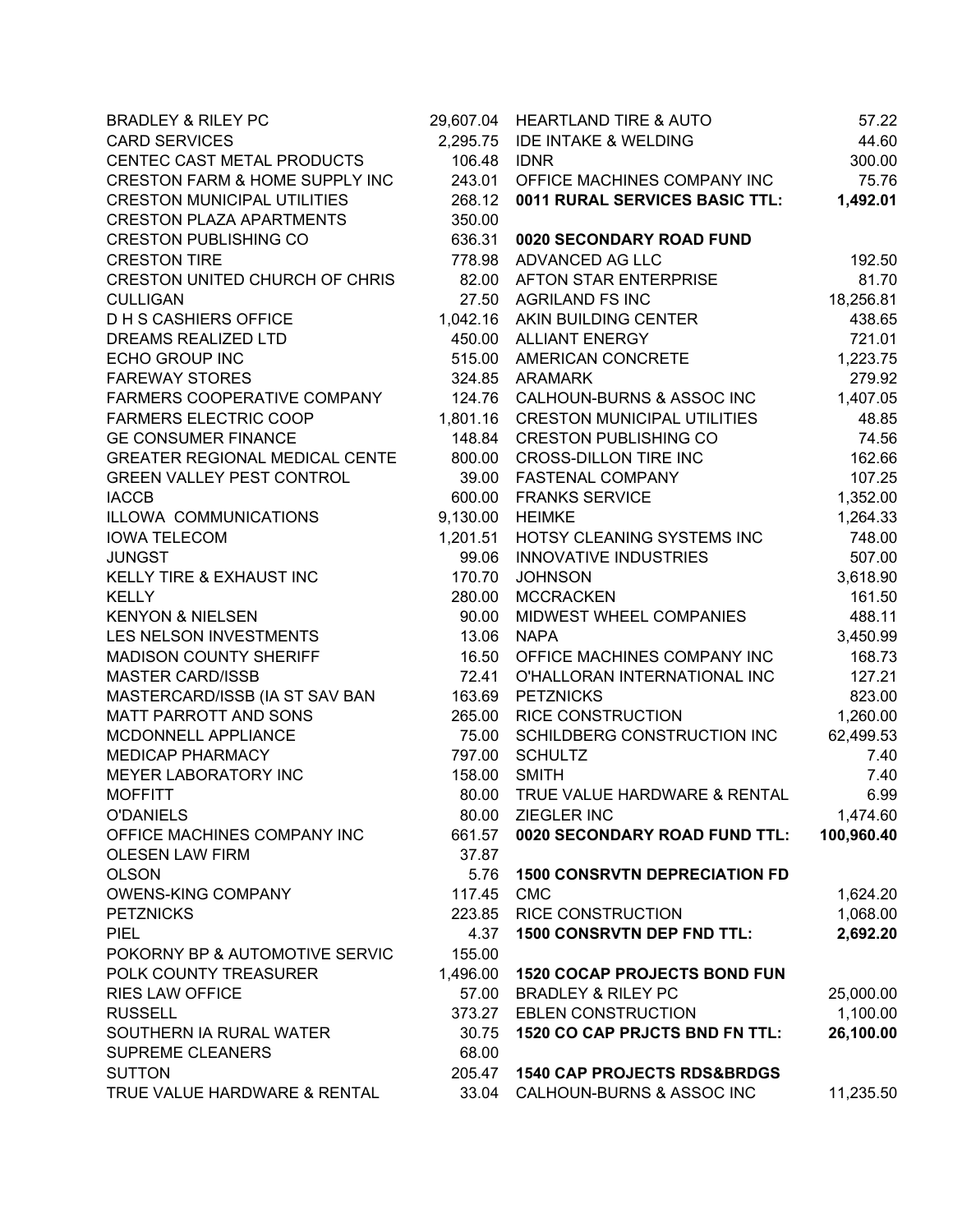| <b>TYLER TECHNOLOGIES</b><br><b>UNION COUNTY ENGINEER</b>      | 286.00<br>489.17 | 1540 CAP PRO RDS&BRDGS TTL:                                    | 11,235.50          |
|----------------------------------------------------------------|------------------|----------------------------------------------------------------|--------------------|
| <b>UNION COUNTY SHERIFF</b>                                    | 1,025.75         | 2000 DEBT SERVICE FUND                                         |                    |
| UNION COUNTY TREASURER                                         | 59.00            | <b>BANKERS TRUST COMPANY</b>                                   | 159.098.25         |
| UNITED STATES POSTAL SERVICE                                   | 1,500.00         | 2000 DEBT SERVICE FUND TOTAL:                                  | 159,098.25         |
| <b>US POST OFFICE</b>                                          | 87.40            |                                                                |                    |
| WALKER DO                                                      | 35.00            | 2010 CO-OP URBAN RENEW DEBT                                    |                    |
| WOODLANDS TREATMENT CENTER                                     | 6,902.94         | <b>BANKERS TRUST COMPANY</b>                                   | 450,886.88         |
| 0001 GENERAL BASIC FUND TOTAL:                                 | 70,438.25        | 2010 COOP URBN RENEW DBT TTL:                                  | 450,886.88         |
| 0002 GENERAL SUPPLEMENTAL                                      |                  | <b>2020 COUNTY DEBT FUND</b>                                   |                    |
| <b>BODEN</b>                                                   | 2.00             | <b>BANKERS TRUST COMPANY</b>                                   | 275,203.75         |
| CENTRAL IOWA DETENTION                                         | 717.00           | 2020 COUNTY DEBT FUND TOTAL:                                   | 275,203.75         |
| <b>CHAPMAN</b>                                                 | 85.00            |                                                                |                    |
| <b>CRESTON PUBLISHING CO</b>                                   | 173.55           | <b>2030 LITIGATION DEBT FUND</b>                               |                    |
| <b>HUFFMAN</b>                                                 | 71.25            | <b>BANKERS TRUST COMPANY</b>                                   | 353,538.00         |
| <b>PERRY</b>                                                   | 85.00            | <b>2030 LITIGATION DEBT FND TTL:</b>                           | 353,538.00         |
| <b>PUDENZ</b>                                                  | 118.00           |                                                                |                    |
| TYLER INSURANCE SERVICES INC<br>0002 GENERAL SUPPLEMENTAL TTL: |                  | 241.00  4003 EMPOWERMENT<br><b>CREATIVE BEGINNINGS PRESCHL</b> |                    |
|                                                                | 1,492.80         | <b>DISCOVERY KIDS PRESCHOOL</b>                                | 846.00<br>1,350.00 |
| 0004 LAW ENFORCEMENT CENTER                                    |                  | <b>DOWNING</b>                                                 | 2,347.63           |
| <b>ALLIANT ENERGY</b>                                          | 2,163.78         | JOYFUL SPARKS PRESCHOOL                                        | 1,423.50           |
| <b>ARAMARK</b>                                                 | 31.72            | <b>MATURA ACTION CORP</b>                                      | 1,400.25           |
| COUNSEL OFFICE & DOCUMENT                                      | 87.05            | SOUTHERN IOWA TROLLEY                                          | 44.00              |
| <b>CRESTON PUBLISHING CO</b>                                   | 53.25            | SOUTHWESTERN COMMUNITY COL                                     | 24,498.00          |
| FIRST COMMUNICATIONS LLC                                       | 72.30            | ST MALACHY PRESCHOOL                                           | 200.00             |
| <b>GREEN VALLEY PEST CONTROL</b>                               | 32.00            | <b>TRINITY PRESCHOOL</b>                                       | 818.00             |
| <b>IOWA TELECOM</b>                                            | 735.53           | <b>4003 EMPOWERMENT TOTAL:</b>                                 | 32,927.38          |
| <b>MAINSTAY SYSTEMS INC</b>                                    | 300.00           |                                                                |                    |
| <b>MASTER CARD/ISSB</b>                                        | 95.37            | <b>4100 COUNTY ASSESSMENT EXPS</b>                             |                    |
| MASTERCARD/ISSB IA ST SAV BK                                   | 183.56           | <b>IOWA TELECOM</b>                                            | 113.00             |
| MASTERCARD/ISSB IA ST SAV BK                                   | 145.00           | OFFICE MACHINES COMPANY INC                                    | 42.97              |
| MASTERCARD/ISSB IA ST SAV BK                                   | 22.00            | 4100 CO ASSESSMENT EXPS TTL:                                   | 155.97             |
| OFFICE MACHINES COMPANY INC                                    | 480.00           |                                                                |                    |
| O'KEEFE ELEVATOR COMPANY INC                                   | 254.30           | <b>4960 SANITARY LANDFILL</b>                                  |                    |
| OVERHEAD DOOR COMPANY INC                                      |                  | 357.20 AFTON STAR ENTERPRISE                                   | 128.37             |
| SLEUTH SOFTWARE                                                |                  | 6,223.99 AKIN BUILDING CENTER                                  | 73.72              |
| UNION COUNTY AUDITOR                                           |                  | 114.00 ALLIANT ENERGY                                          | 1,500.00           |
| 0004 LAW ENFORCEMENT CNTR TTL:                                 | 11,351.05        | <b>BARKER LEMAR &amp; ASSOC INC</b>                            | 4,247.50           |
|                                                                |                  | <b>BRIAN GAY CONSTRUCTION</b>                                  | 45,961.13          |
| 0010 MH-DD SERVICES FUND                                       |                  | <b>BRICK GENTRY P C</b>                                        | 1,237.50           |
| ADAMS COUNTY SHERIFF                                           | 12.45            | CASEY'S GEN STORES INC                                         | 57.91              |
| AREA XIV AGENCY ON AGING                                       |                  | 598.83 CITY OF CEDAR FALLS                                     | 720.00             |
| CARE                                                           |                  | 13,841.68 DRAPER SNODGRASS MIKKELSEN                           | 6,175.00           |
| <b>CASS INCORPORATED</b>                                       | 836.41           | ECHO GROUP INC                                                 | 103.34             |
| <b>CHRISTIAN OPPORTUNITY CTR</b>                               | 139.44           | <b>GRP &amp; ASSOCIATES</b>                                    | 53.50              |
| <b>COMMUNITY CARE INC</b>                                      | 2,845.49         | <b>IOWA COMMUNITIES ASSURANCE</b>                              | 13,203.00          |
| <b>CONCERNED INC</b>                                           | 708.00           | <b>IOWA TELECOM</b>                                            | 142.04             |
| COUNTRY CARE CENTER CORP.                                      | 2,440.00         | <b>METRO WASTE AUTHORITY</b>                                   | 20,973.03          |